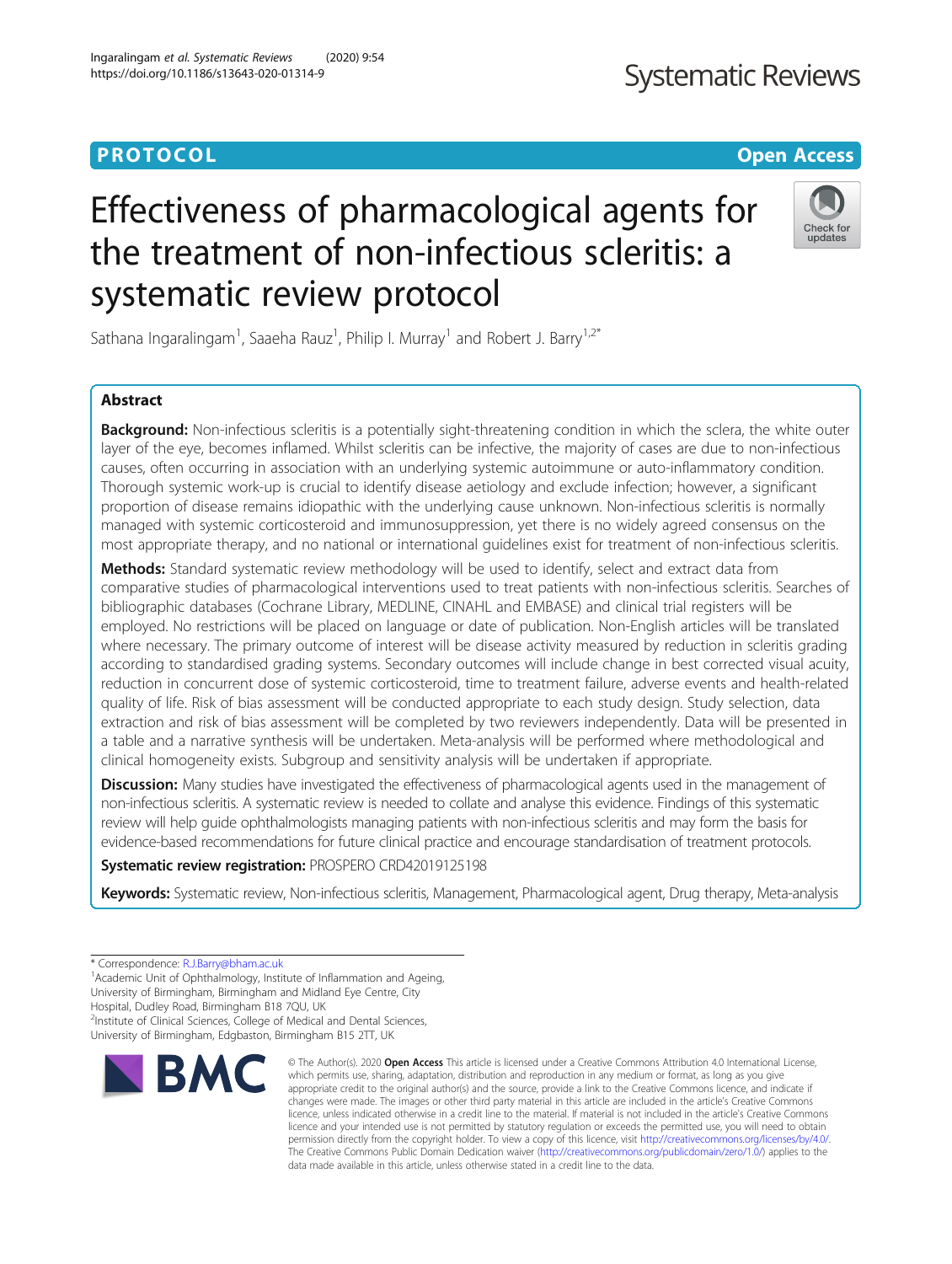# Background

Non-infectious scleritis is a potentially sight-threatening condition in which the sclera becomes inflamed and oedematous. It is usually characterised by severe pain that is often worse at night, severe enough to wake patients from sleep and pain on ocular movement. The globe is typically very tender to palpation  $[1]$  $[1]$ . In anterior scleritis, the eye is red, although this may not be visibly present in isolated posterior scleritis. Other symptoms include photophobia if there is corneal involvement. These symptoms may be so severe that they limit activities of daily living [\[2](#page-6-0)]. Non-infectious scleritis is more commonly seen in females and typically peaks in the fourth to fifth decade of life. The prevalence is approximately 6 per 10,000 in the US population [\[3](#page-6-0)]. Noninfectious scleritis is associated with significant ocular comorbidity and reduced quality of life [[4\]](#page-6-0). Complications may occur due to the disease process or treatment of disease and include keratitis, cataract formation, optic disc swelling, uveitis and corneal and scleral thinning that can result in globe perforation [\[5](#page-6-0)]. Approximately 40 to 50% of patients with non-infectious scleritis have an underlying systemic autoimmune condition, such as rheumatoid arthritis, granulomatosis with polyangiitis, microscopic polyangiitis, relapsing polychondritis, systemic lupus erythematous and seronegative spondylarthropathies [[4,](#page-6-0) [6\]](#page-6-0). Infectious scleritis accounts for less than 10% of all cases and will not be discussed further [\[7](#page-6-0)].

Non-infectious scleritis is typically classified according to a grading system proposed by Watson and Hayreh in 1976 [\[5](#page-6-0)]; disease is classified according to the anatomical location of inflammation and is further subdivided by clinical features [[4\]](#page-6-0). Scleritis is defined as anterior if the affected sclera is visible to the naked eye of an observer, or posterior if the affected sclera is enclosed by orbital tissues and therefore not visible to an observer [[8\]](#page-6-0). Anterior scleritis is more common, accounting for up to 90% of cases. Anterior scleritis can be further categorised by clinical phenotype into diffuse, nodular and necrotizing types [[5\]](#page-6-0). Diffuse anterior scleritis is typically the most 'benign' form and presents with dilation of deep episcleral vessels and areas of extensive of scleral oedema [\[5](#page-6-0), [9](#page-6-0)]. Nodular scleritis often presents with multiple, well-defined nodules that are tender on palpation [[10\]](#page-6-0). Although necrotizing scleritis is the least common form, it has been reported to be more strongly associated with systemic disease, is often more aggressive in clinical presentation [\[11](#page-6-0)] and may lead to areas of scleral thinning and ectasia with exposure of the underlying choroid (scleromalacia perforans) [[1\]](#page-6-0).

Diagnosis of posterior scleritis is often delayed as its clinical features may be confused with those of intraocular inflammation, acute orbital inflammation and ocular tumours [\[3](#page-6-0), [12](#page-6-0)]. Posterior scleritis is usually unilateral, and patients often complain of a dull ache originating from behind the eye which may be worse with eye movement. Proptosis may also occur due to inflammation of peri-ocular tissues. Vision may be reduced due to associated macular oedema, serous retinal detachment and optic nerve head oedema. The eye is typically white. B-mode ultrasonography may show diffuse scleral thickening and accumulation of fluid around the optic nerve in the sub-tenon space demonstrating the pathognomonic Tsign [[13\]](#page-6-0). Posterior scleritis is associated with a poorer visual prognosis than anterior scleritis [[14\]](#page-6-0).

Non-infectious scleritis is normally treated with systemic corticosteroid and often the addition of immunosuppressive agents. Recent retrospective data suggest scleritis remission occurs in a majority of patients by 3.1 years [[15](#page-6-0)]. Non-necrotizing, non-infectious scleritis may be first managed with a non-steroidal anti-inflammatory drug (NSAID), such as flurbiprofen [\[16\]](#page-6-0) or indomethacin [[5\]](#page-6-0). Whilst NSAIDs have been shown to be effective in patients with a low degree of scleral inflammation [[17](#page-6-0)], a significant proportion of patients eventually requires more potent immunosuppression in the form of corticosteroids. Although effective in rapidly reducing ocular inflammation, corticosteroids are associated with significant local and systemic side effects that are dose-dependent [[18\]](#page-6-0). It is therefore necessary to minimize the dose and duration of corticosteroid therapy; corticosteroid-sparing agents are often introduced in patients with more chronic disease to enable tapering of the corticosteroid dose in order to balance the benefit-to-harm ratio [\[18\]](#page-6-0). Such corticosteroidsparing immunosuppressive agents include methotrexate, mycophenolate mofetil and azathioprine. Cyclophosphamide, anti-tumour necrosis factor (TNF) or biologic therapies, including rituximab, may also be used for particularly severe or recalcitrant disease [\[19\]](#page-6-0). Pretreatment checks and close monitoring of parameters, such as full blood count, renal and liver function is often necessary as these agents are associated with potentially serious side effects [[20](#page-6-0), [21\]](#page-6-0).

Although many pharmacological agents have shown promising results in the management of non-infectious scleritis, there are currently no widely accepted management guidelines. Inevitably, this absence of guidance culminates in uncertainty for patients, clinicians and healthcare providers. An initial scoping search revealed several narrative reviews on the management of scleritis; however, no systematic reviews were identified. The most recent review, from 2013, summarised existing evidence on pharmacological management of noninfectious scleritis. It did not however, follow recognised systematic review methodology as it did not describe a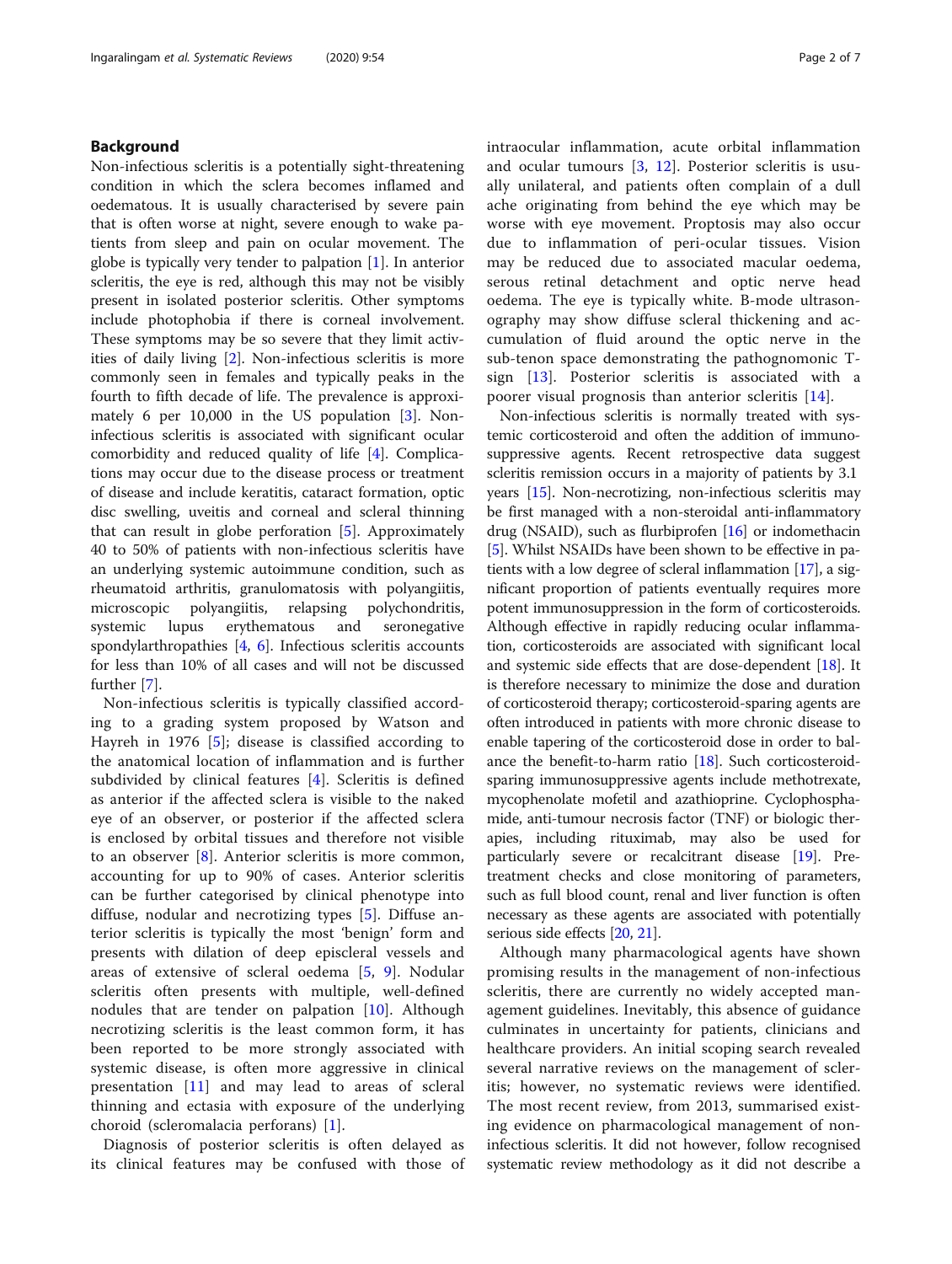clear prospective search strategy that may have resulted in the omission of relevant articles [[4\]](#page-6-0). Furthermore, concerns arise over the lack of transparency in reporting as the review did not follow the Preferred Reporting Items for Systematic Reviews and Meta-Analyses (PRISMA) guidelines. Additionally, as the incidence and prevalence of scleritis are relatively low, there have been very few studies, particularly randomised controlled trials (RCTs), comparing treatments in large cohorts of patients.

Therefore, a systematic review of existing literature is necessary to evaluate and summarise the available evidence for the effectiveness of the many pharmacological agents in the treatment of non-infectious scleritis. This may form the basis of evidence-based recommendations for future clinical practice.

# Methods

### Aim

The aim of this study is to assess the effectiveness of the available pharmacological treatments in the treatment of scleritis. This will be achieved by conducting a systematic review of studies:

- Comparing a pharmacological agent to the non-use of a pharmacological agent
- Comparing a pharmacological agent to the same or another pharmacological agent

The protocol for this systematic review was registered with PROSPERO database (reference CRD42019125198) [[22](#page-6-0)]. The review and its findings are reported in accordance with the PRISMA guidelines [[23](#page-6-0)]. A PRISMA-P checklist for this protocol is shown in Additional File 1.

# Searches

The following sources will be searched for evidence to review:

- EMBASE
- MEDLINE, MEDLINE in process (Ovid)
- CINAHL
- The Cochrane Library (CENTRAL Register of Controlled Trials)

Registers of clinical trials:

- WHO International Clinical Trials Registry Platform (ICTRP) portal [\(www.who.int/ictrp\)](http://www.who.int/ictrp)
- [Clinicaltrials.gov](http://clinicaltrials.gov) [\(www.clinicaltrials.gov](http://www.clinicaltrials.gov))
- European Clinical Trials Database (EudraCT)
- International Standard Randomised Controlled Trials Number Database (ISRCTN)
- UK Clinical Research Network ([www.ukcrn.org.uk](http://www.ukcrn.org.uk))

Abstract and conference proceedings:

- Conference Proceedings Citation Index (Web of Science)
- British library ZETOC

Dissertations, theses and grey literature:

- British library Ethos
- ProQuest ([www.proquest.com](http://www.proquest.com))
- OpenGrey ([www.opengrey.eu\)](http://www.opengrey.eu)

For bibliographic databases, the search strategy will combine index and free text terns for the pharmacological agents as a class (such as anti-TNF) and as individual drugs (such as etanercept and adalimumab) and the condition. Searches will also be made for specific diagnoses where scleritis is a common feature; this includes rheumatoid arthritis, granulomatosis with polyangitis, relapsing polychondritis, systemic lupus erythematous, Behçet's disease and sarcoidosis.

A sample strategy from MEDLINE has been included as Appendix 1; this will be adapted for each of the databases above. These sources will be searched in an iterative manner. In order to ensure no relevant primary studies are missed, the bibliographies of relevant systematic reviews will be hand-searched. Additionally, a clinical expert in the field will be contacted to ensure there are no other similar ongoing systematic reviews. No restrictions will be placed on either language or date of publication. Search results will be managed on an End-Note database; this will aid the removal of duplicate entries, study details and references. Restricting the search to electronic databases only could introduce publication bias; this will be limited by searching grey literature.

# Selection criteria

The following criteria will be utilised to select studies for this review:

- Study design
	- RCTs and other comparative studies (nonrandomised controlled trials, comparative observational studies)

# Participants

- Participants of any age, gender or ethnicity with non-infectious scleritis
- Intervention and comparator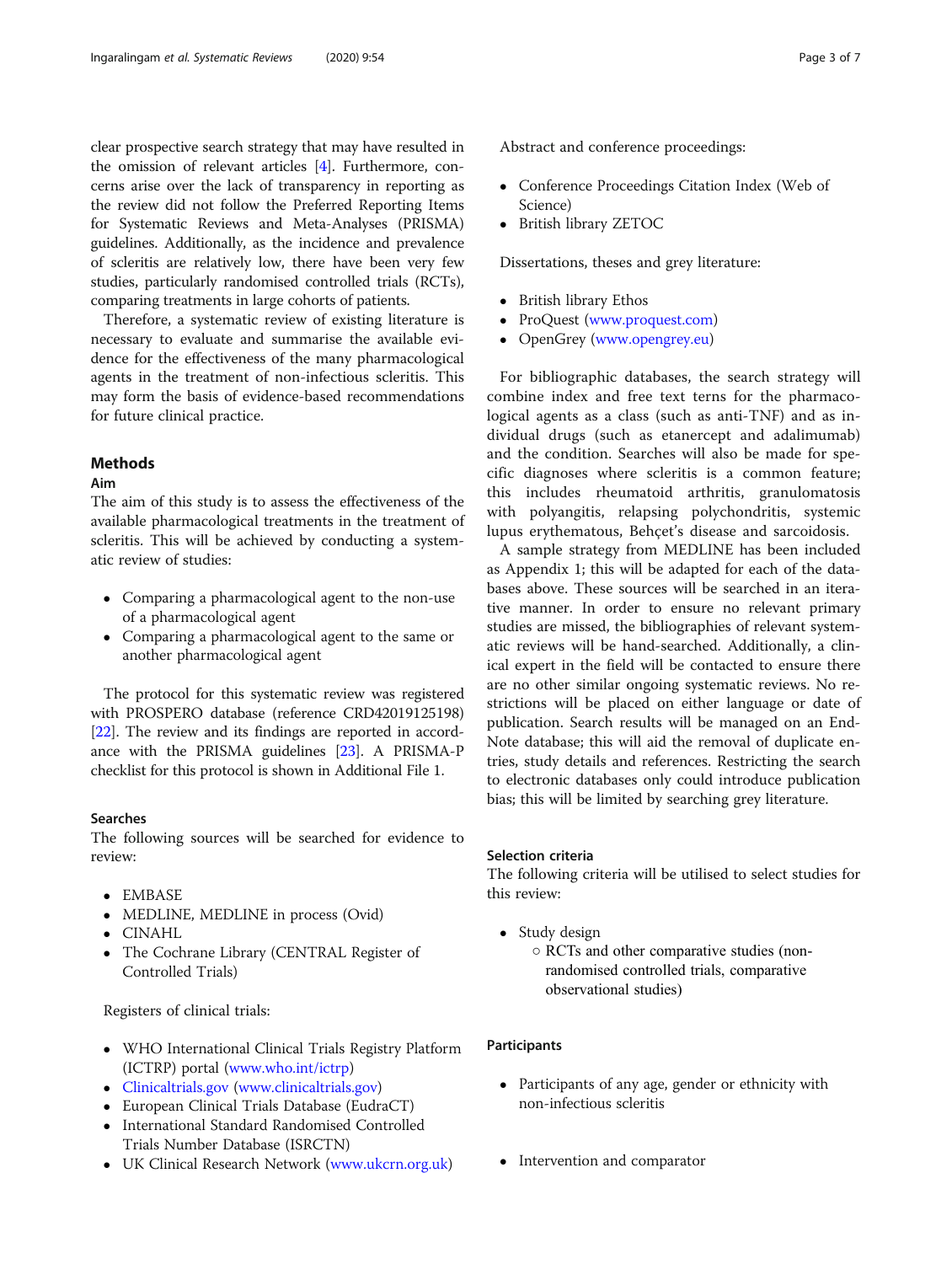- Comparing any pharmacological agent administered via any route, to no use of a pharmacological agent.
- Comparing any pharmacological agent
- administered via any route, to the same or another pharmacological agent administered via any route.
- Outcomes
	- Primary outcome
		- Disease activity (measured by reduction in scleritis grading)
	- Secondary outcomes
		- Reduction in concurrent dose of systemic corticosteroid
		- Time to treatment failure
		- Change in best corrected visual acuity
		- Adverse events
		- Health-related quality of life

Non-infectious scleritis will be defined as cases of scleritis where no infective organism has been identified. All types and severity non-infectious scleritis will be eligible for inclusion; this will include both anterior (diffuse, nodular and necrotizing) and posterior noninfectious scleritis. We recognise that there may be instances where both infectious and non-infectious scleritis are included in a trial. In this instance, studies will only be included in the review if there is a subgroup analysis enabling identification and examination of noninfectious cases.

Outcome data will be collected for all reported timepoints, before categorised as follows for further analysis:  $\leq$  3 months,  $>$  3 and  $\leq$  6 months and  $>$  6 months. The  $>$ 6 months category may be further subdivided if longterm data is available. Treatment failure will be defined as the failure to achieve the primary treatment outcome as specified by each author. This could include nonresponse (i.e. no improvement), a worsening of inflammation (as assessed by the author) or the need for additional/rescue therapy.

# Selection Process

The study selection process comprises two stages:

- 1. Title and abstract of the articles from the search will be screened in order to remove irrelevant records.
- 2. The full text of potentially relevant articles will be retrieved and assessed against the selection criteria.

Two reviewers (SI and RJB) will independently assess the suitability of articles; any differences in opinion will be resolved by discussion, and if needed, referral to a third reviewer (PIM). The selection process will be piloted and if necessary, modified. The process will be outlined using a PRISMA flow diagram [[23\]](#page-6-0). Details and reasons for excluding articles in the second stage will be recorded. Where possible, any non-English language articles will be translated in order to aid study selection and analysis.

# Data extraction

Two reviewers will independently extract relevant data from the suitable articles. Any disagreements will be resolved by discussion, and if required, referral to a third colleague. A standardised piloted data extraction form will be used to collate the data. If further information is required, study authors and publishing bodies may be contacted. For each article, the following information, but not limited to, will be extracted:

- Study characteristics
	- Authors, publication year, title and journal
	- Study design
	- Setting
	- Sample size
	- Length of follow-up
	- Analysis
- Participant characteristics
	- Patient selection and recruitment criteria
	- Demographic data number, age, gender, socioeconomic status and ethnicity
	- Type of scleritis (defined by anatomical location, pattern of inflammation and aetiology if reported)
	- Comorbidity
	- Concurrent medication
- Intervention and comparator
	- Pharmacological agents studied and regimen (dose, frequency, route of administration)
	- Comparator details (where present)
	- Any differences in underlying care between treatment groups
- Outcomes and finding
	- Outcomes being measured and results for each outcome
	- Precision and statistics test results for each outcome
	- Completeness of follow-up for each outcome

# Quality assessment

Two reviewers will independently undertake quality assessment of all included articles (SI and RJB). Any differences will be resolved by discussion and if necessary, an opinion from a third reviewer (PIM) will be sought. The Cochrane Handbook risk of bias tool will be used to assess RCTs [\[24\]](#page-6-0). Non-randomised trials will also be assessed using this tool, but it is acknowledged that the criteria for randomisation and allocation concealment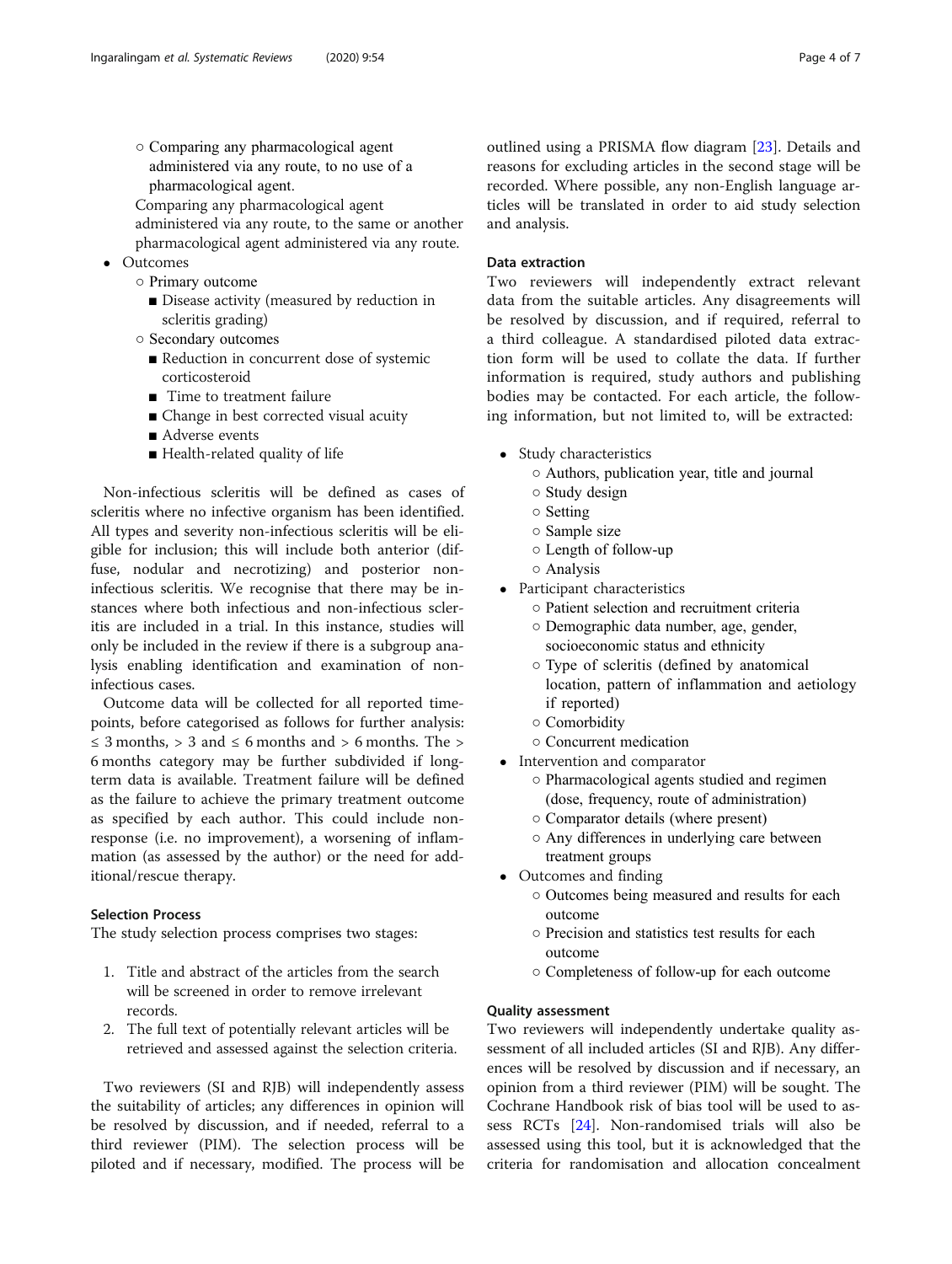will not be relevant. Guidelines outlined in chapter 13 of the Cochrane Handbook will be used to assess prospective controlled observational studies [[24\]](#page-6-0); however, the risk of bias tool for RCTs can also be adapted and used as a minimum assessment, again accepting that not all criteria will be relevant. In these studies, the most relevant criteria to evaluate is how groups were selected, differences in patient characteristics, loss to follow-up, biases and confounding in outcome assessment. Case-controlled studies will be assessed using the Newcastle-Ottawa scale [\[25](#page-6-0)]. A summary of the assessment of bias of individual studies will be included in the findings' table.

#### Analysis

Studies will be grouped by intervention and comparator. Data will be presented in a table and a narrative synthesis of evidence conducted for each outcome of relevance to the review. This will provide a summary of the findings from each study and identify patterns in the data. Clinical and methodological heterogeneity will be assessed for each comparison and outcome. This will determine the feasibility for undertaking a meta-analysis and whether a random effects or fixed effect model is most appropriate [\[26](#page-6-0)]. The  $I^2$  statistic (percentage of total variability in data due to study heterogeneity) and tau-squared statistic (represents the extent of variation among the effects observed in different studies) will be reported where appropriate. Data from studies with differing study designs will not be pooled together. A forest plot may be produced to show the pooled effect of findings. The possibility of publication bias will be investigated, and a funnel plot will be generated for each meta-analysis containing 10 or more studies [\[27](#page-6-0)]. It is expected that there will be multiple time-point data within each study itself, and between studies; data will be categorised for analysis into the following groups' post interventions:  $\leq$  3 months,  $>$  3 and  $\leq$  6 months and  $>$  6 months. The > 6 months category may be subdivided if long-term data is available.

Results for study outcomes may be presented using a number of different measures within the same study and between studies. Scleritis activity may be measured by a clinical grading scale; changes in activity may be reported as a reduction or increase in grade, or as a proportion of patients achieving a predetermined threshold (for example, a two-step improvement in activity grading). It might be necessary to convert data between formats in order to maximise data available for each analysis. For example, visual acuity can be reported as distance from Snellen charts, number of lines read from ETDRS charts, a LogMAR score or as the change in acuity. It may be

possible to convert data from between these different formats. Any conversion of data will be performed with caution and regard to known issues; the use of converted data will be explicitly stated. Where multiple studies report comparable continuous data, such as health-related quality of life, using the same scale, data will be pooled using mean difference. Data derived from different scales may be pooled to generate a standardised mean difference.

If there is sufficient data available, a subgroup analysis may be undertaken if appropriate. This will be performed by grouping the data into categories, which may influence the outcome. For example, this might be clinical (e.g. route of administration) or anatomical (anterior vs posterior) classification of scleritis. Similarly, sensitivity analysis, to determine the robustness of the observed outcomes, may be conducted if a meta-analysis is undertaken. This could involve conducting a repeat of the primary analysis and substituting studies in the meta-analysis to observe the impact on the overall effect. Issues suitable for sensitivity analysis will only be identified during the review process [[24\]](#page-6-0).

## Reporting

This systematic review and its findings will be reported in accordance with the PRISMA guidelines [\[23\]](#page-6-0). The strengths and weaknesses of the review methodology and existing evidence will be discussed with regard to the external and internal validity of the findings. The potential implications of the review findings on current and future clinical practice will be explored. This may also highlight areas for possible future research.

# Discussion and potential impact

Non-infectious scleritis is a potentially blinding ocular inflammatory disease. However, there is wide variation in treatment reflecting limitations in primary data and a lack of national guideline or consensus statement. This review will systematically and comprehensively retrieve published evidence from a wide range of sources to evaluate the pharmacological treatment of non-infectious scleritis. Furthermore, this review will provide valuable information regarding the effectiveness of pharmacological agents compared with other active agents or placebo. This protocol is the first of its kind to be published, and the first to be registered prospectively.

This review will provide a clear reference point for UK/international specialists and should help to increase standardisation of clinical practice in line with current evidence, improve outcomes for patients and help to minimize harm from inappropriate therapies.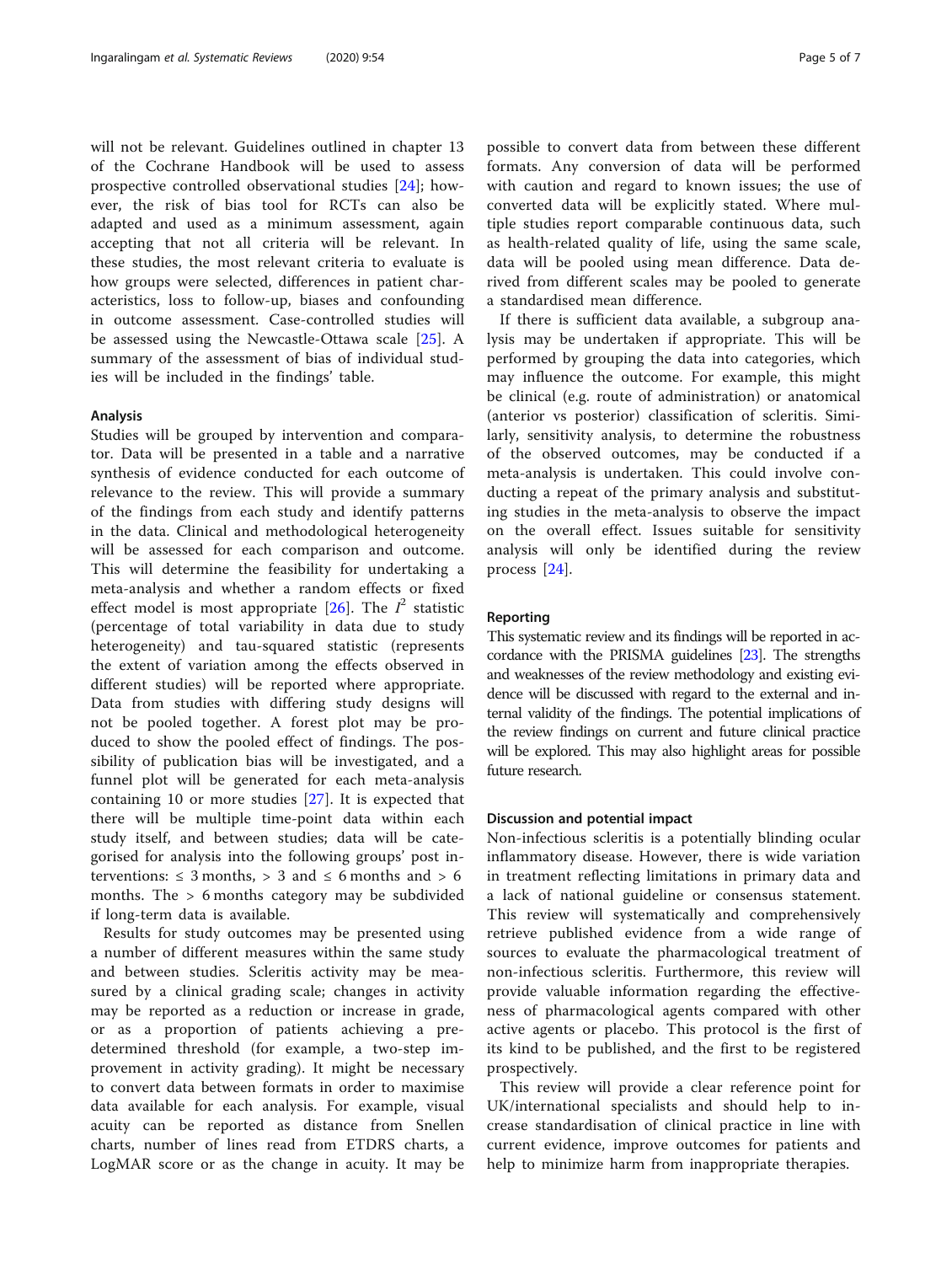# Appendix

# Table 1 MEDLINE sample search strategy

| Search<br>number | Search details                                                                        |
|------------------|---------------------------------------------------------------------------------------|
| 1                | Exp Scleritis/                                                                        |
| 2                | (Scleritis OR Scleritic) ti, ab.                                                      |
| 3                | 1 OR 2                                                                                |
| 4                | (GPA OR granulomatosis with polyangitis OR Wegener's<br>granulomatosis or WG) ti, ab. |
| 5                | (RA OR rheumatoid arthritis) ti, ab.                                                  |
| 6                | Relapsing Polychondritis ti, ab.                                                      |
| 7                | (Systemic Lupus Erythematosus OR SLE) ti, ab.                                         |
| 8                | Sarcoidosis. ti, ab.                                                                  |
| 9                | (Behçet's Disease OR BD) ti, ab.                                                      |
| 10               | Therap*. ti, ab.                                                                      |
| 11               | Treat*. ti, ab.                                                                       |
| 12               | Management. ti, ab.                                                                   |
| 13               | Drug. ti, ab.                                                                         |
| 14               | Agent. ti, ab.                                                                        |
| 15               | Corticosteroid*. ti, ab.                                                              |
| 16               | Prednisolone. ti, ab.                                                                 |
| 17               | Prednisone. ti, ab.                                                                   |
| 18               | (Cyclosporin OR ciclosporin) ti, ab.                                                  |
| 19               | Tacrolimus. ti, ab.                                                                   |
| 20               | Voclosporin. ti, ab.                                                                  |
| 21               | Sirolimus. ti, ab.                                                                    |
| 22               | Azathioprine. ti, ab.                                                                 |
| 23               | Methotrexate. ti, ab.                                                                 |
| 24               | Mycophenolate mofetil. ti, ab.                                                        |
| 25               | Chlorambucil. ti, ab.                                                                 |
| 26               | Cyclophosphamide. ti, ab.                                                             |
| 27               | Anti-TNF. ti, ab.                                                                     |
| 28               | Adalimumab. ti, ab.                                                                   |
| 29               | Certolizumab. ti, ab.                                                                 |
| 30               | Golimumab. ti, ab.                                                                    |
| 31               | Infliximab. ti, ab.                                                                   |
| 32               | Etanercept. ti, ab.                                                                   |
| 33               | Efalizumab. ti, ab.                                                                   |
| 34               | Rituximab. ti, ab.                                                                    |
| 35               | Abatacept. ti, ab.                                                                    |
| 36               | Alemtuzumab. ti, ab.                                                                  |
| 37               | Anakinra. ti, ab.                                                                     |
| 38               | Canakinumab. ti, ab.                                                                  |
| 39               | Gevokizumab. ti, ab.                                                                  |
| 40               | Daclizumab. ti, ab.                                                                   |
|                  |                                                                                       |

41 Tocilizumab. ti, ab. 42 Secukinumab. ti, ab.

| Table 1 MEDLINE sample search strategy (Continued) |
|----------------------------------------------------|
|----------------------------------------------------|

| Search<br>number | Search details                                                                                                                                                                                                                                                                                                                                                 |
|------------------|----------------------------------------------------------------------------------------------------------------------------------------------------------------------------------------------------------------------------------------------------------------------------------------------------------------------------------------------------------------|
|                  |                                                                                                                                                                                                                                                                                                                                                                |
| 43               | Interferon. ti, ab.                                                                                                                                                                                                                                                                                                                                            |
| 44               | Fingolimod. ti, ab.                                                                                                                                                                                                                                                                                                                                            |
| 45               | Aflibercept. ti, ab.                                                                                                                                                                                                                                                                                                                                           |
| 46               | (Intravenous Immunoglobulin OR IVIG) ti, ab.                                                                                                                                                                                                                                                                                                                   |
| 47               | Colchicine. ti, ab.                                                                                                                                                                                                                                                                                                                                            |
| 48               | Rilonacept. ti, ab.                                                                                                                                                                                                                                                                                                                                            |
| 49               | Gevokizumab. ti, ab.                                                                                                                                                                                                                                                                                                                                           |
| 50               | Apremilast. ti, ab.                                                                                                                                                                                                                                                                                                                                            |
| 51               | Sulfasalazine. ti, ab.                                                                                                                                                                                                                                                                                                                                         |
| 52               | Azithromycin. ti, ab.                                                                                                                                                                                                                                                                                                                                          |
| 53               | Rebamipide. ti, ab.                                                                                                                                                                                                                                                                                                                                            |
| 54               | (Non-Steroidal Anti-inflammatory Drug OR NSAID) ti, ab.                                                                                                                                                                                                                                                                                                        |
| 55               | Ibuprofen. ti, ab.                                                                                                                                                                                                                                                                                                                                             |
| 56               | Indomethacin. ti, ab.                                                                                                                                                                                                                                                                                                                                          |
| 57               | Naproxen. ti, ab.                                                                                                                                                                                                                                                                                                                                              |
| 58               | Celecoxib. ti, ab.                                                                                                                                                                                                                                                                                                                                             |
| 59               | Triamcinolone. ti, ab.                                                                                                                                                                                                                                                                                                                                         |
| 60               | Everolimus. ti, ab.                                                                                                                                                                                                                                                                                                                                            |
| 61               | 4 OR 5 OR 6 OR 7 OR 8 OR 9 OR 10 OR 11 OR 12 OR 13<br>OR 14 OR 15 OR 16 OR 17 OR 18 OR 19 OR 20 OR 21 OR<br>22 OR 23 OR 24 OR 25 OR 26 OR 27 OR 28 OR 29 OR 30<br>OR 31 OR 32 OR 33 OR 34 OR 35 OR 36 OR 37 OR 38 OR<br>39 OR 40 OR 41 OR 42 OR 43 OR 44 OR 45 OR 46 OR 47<br>OR 48 OR 49 OR 50 OR 51 OR 52 OR 53 OR 54 OR 55 OR<br>56 OR 57 OR 58 OR 59 OR 60 |
| 62               | 3 AND 61                                                                                                                                                                                                                                                                                                                                                       |

# Supplementary information

Supplementary information accompanies this paper at [https://doi.org/10.](https://doi.org/10.1186/s13643-020-01314-9) [1186/s13643-020-01314-9](https://doi.org/10.1186/s13643-020-01314-9).

Additional file 1. PRISMA-P Checklist: Recommended items to include in a systematic review protocol.

#### Abbreviations

CENTRAL: Cochrane Central Register of Controlled Trials; CINAHL: Cumulative Index to Nursing and Allied Health Literature; ETDRS: Early Treatment of Diabetic Retinopathy Study; MEDLINE: Medical Literature Analysis and Retrieval System Online; NSAID: Non-steroidal anti-inflammatory drug; PRISMA: Preferred Reporting Items for Systematic Reviews and Meta-Analyses; RCT: Randomised controlled trial; TNF: Tumour necrosis factor

#### Acknowledgements

Not applicable

#### Authors' contributions

All authors contributed to the development of this protocol. SI and RJB drafted the manuscript. PIM and SR provided clinical advice and reviewed the manuscript. All authors read and approved the final manuscript.

# Funding

This research received no specific grant from any funding agency in the public, commercial or not-for-profit sectors